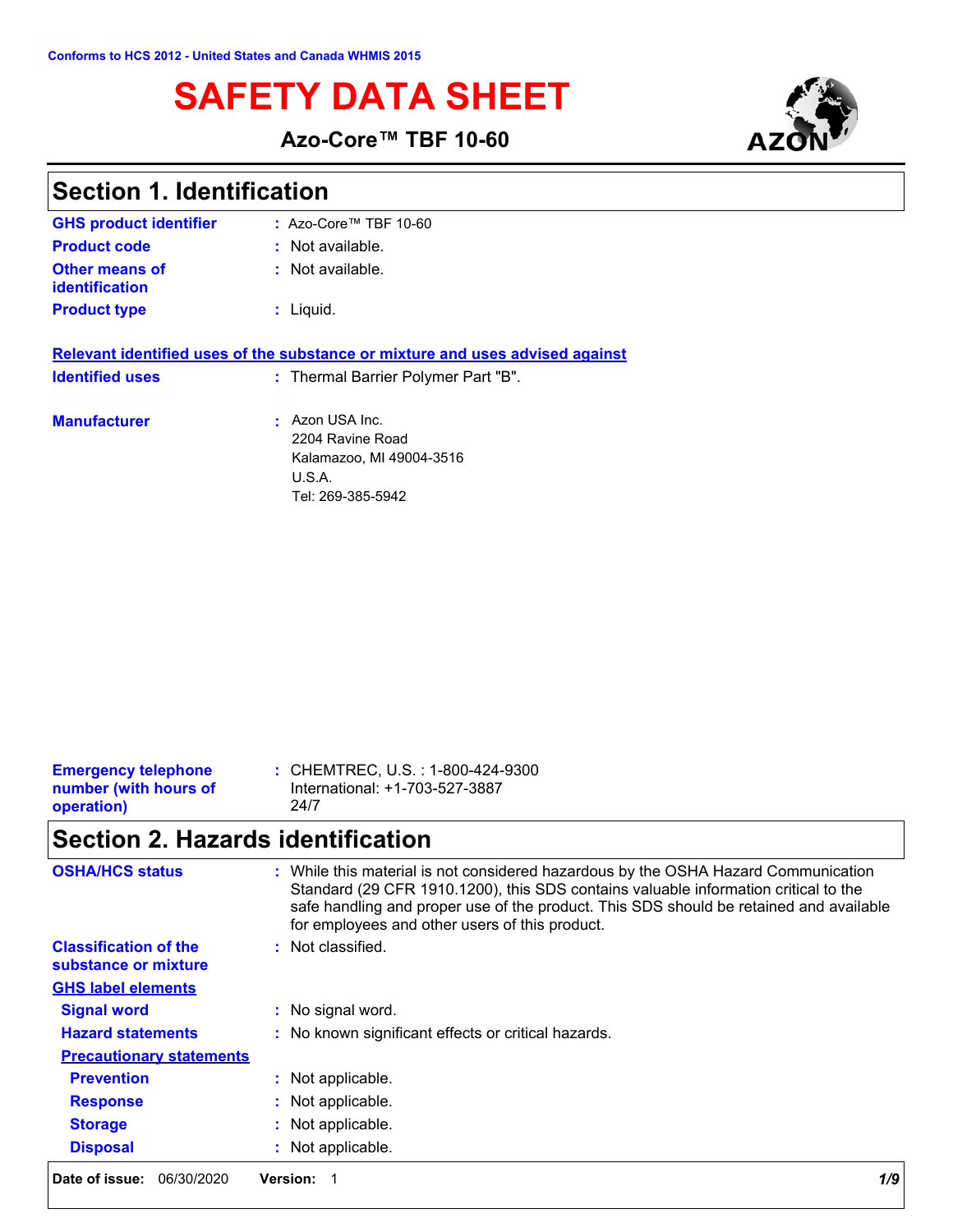## **Section 2. Hazards identification**

**Hazards not otherwise classified**

**:** None known.

## **Section 3. Composition/information on ingredients**

**Substance/mixture :** Mixture

**Other means of identification**

**:** Not available.

**There are no ingredients present which, within the current knowledge of the supplier and in the concentrations applicable, are classified as hazardous to health or the environment and hence require reporting in this section.**

**Occupational exposure limits, if available, are listed in Section 8.**

### **Section 4. First aid measures**

#### **Description of necessary first aid measures**

| <b>Eye contact</b>  | Immediately flush eyes with plenty of water, occasionally lifting the upper and lower<br>eyelids. Check for and remove any contact lenses. Get medical attention if irritation<br>occurs.                                                                                                                                                              |
|---------------------|--------------------------------------------------------------------------------------------------------------------------------------------------------------------------------------------------------------------------------------------------------------------------------------------------------------------------------------------------------|
| <b>Inhalation</b>   | : Remove victim to fresh air and keep at rest in a position comfortable for breathing. Get<br>medical attention if symptoms occur.                                                                                                                                                                                                                     |
| <b>Skin contact</b> | : Flush contaminated skin with plenty of water. Get medical attention if symptoms occur.                                                                                                                                                                                                                                                               |
| <b>Ingestion</b>    | : Wash out mouth with water. Remove victim to fresh air and keep at rest in a position<br>comfortable for breathing. If material has been swallowed and the exposed person is<br>conscious, give small quantities of water to drink. Do not induce vomiting unless<br>directed to do so by medical personnel. Get medical attention if symptoms occur. |

|                                       | Most important symptoms/effects, acute and delayed                                                                             |
|---------------------------------------|--------------------------------------------------------------------------------------------------------------------------------|
| <b>Potential acute health effects</b> |                                                                                                                                |
| Eye contact                           | : No known significant effects or critical hazards.                                                                            |
| <b>Inhalation</b>                     | : No known significant effects or critical hazards.                                                                            |
| <b>Skin contact</b>                   | : No known significant effects or critical hazards.                                                                            |
| <b>Ingestion</b>                      | : No known significant effects or critical hazards.                                                                            |
| <b>Over-exposure signs/symptoms</b>   |                                                                                                                                |
| <b>Eye contact</b>                    | : No known significant effects or critical hazards.                                                                            |
| <b>Inhalation</b>                     | : No known significant effects or critical hazards.                                                                            |
| <b>Skin contact</b>                   | : No known significant effects or critical hazards.                                                                            |
| <b>Ingestion</b>                      | : No known significant effects or critical hazards.                                                                            |
|                                       | Indication of immediate medical attention and special treatment needed, if necessary                                           |
| <b>Notes to physician</b>             | : Treat symptomatically. Contact poison treatment specialist immediately if large<br>quantities have been ingested or inhaled. |
| <b>Specific treatments</b>            | : No specific treatment.                                                                                                       |

**Protection of first-aiders :** No action shall be taken involving any personal risk or without suitable training.

**See toxicological information (Section 11)**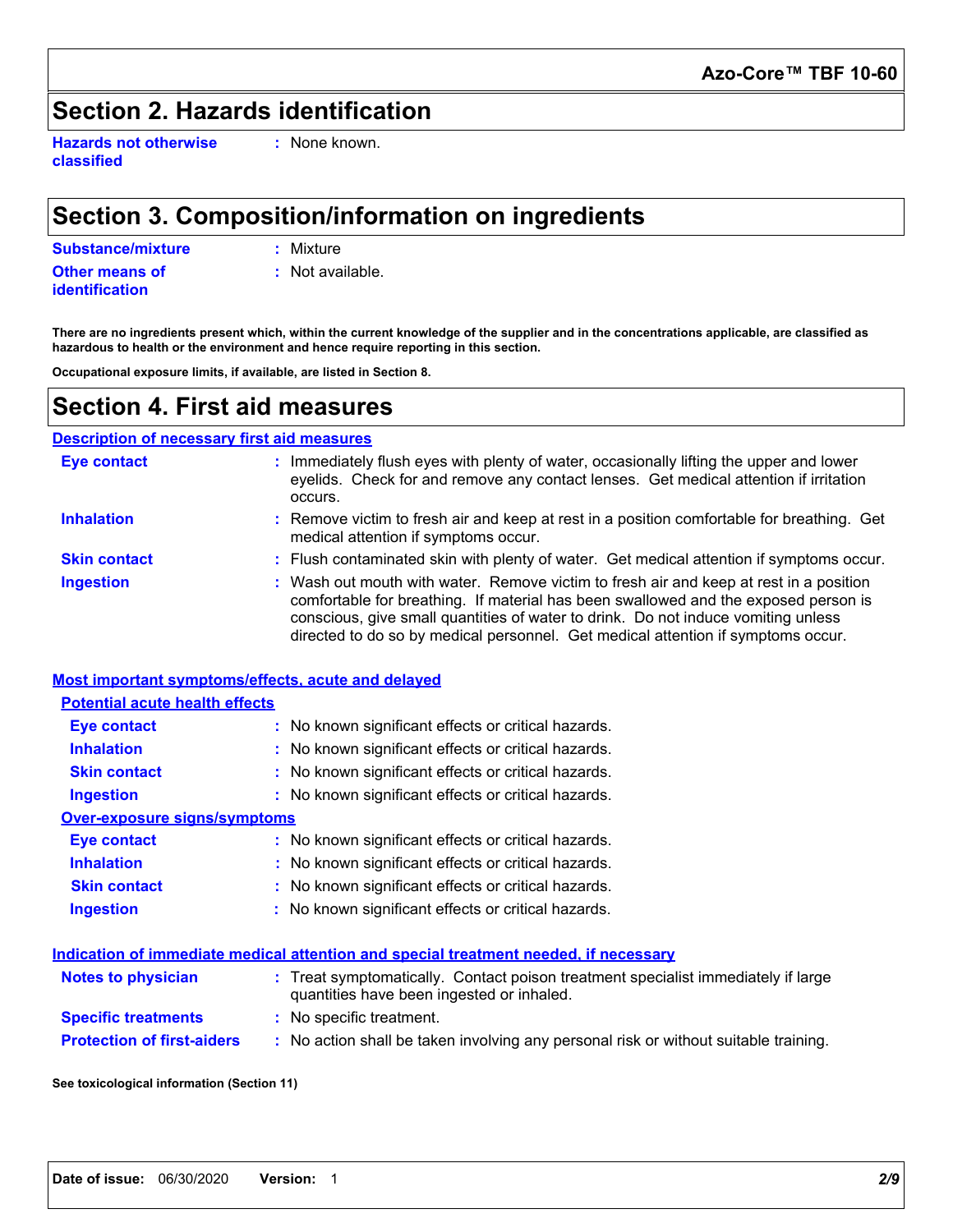## **Section 5. Fire-fighting measures**

| <b>Extinguishing media</b>                               |                                                                                                                                                                                                     |
|----------------------------------------------------------|-----------------------------------------------------------------------------------------------------------------------------------------------------------------------------------------------------|
| <b>Suitable extinguishing</b><br>media                   | : Use an extinguishing agent suitable for the surrounding fire.                                                                                                                                     |
| <b>Unsuitable extinguishing</b><br>media                 | : None known.                                                                                                                                                                                       |
| <b>Specific hazards arising</b><br>from the chemical     | : No specific fire or explosion hazard.                                                                                                                                                             |
| <b>Hazardous thermal</b><br>decomposition products       | : Decomposition products may include the following materials:<br>carbon dioxide<br>carbon monoxide                                                                                                  |
| <b>Special protective actions</b><br>for fire-fighters   | : Promptly isolate the scene by removing all persons from the vicinity of the incident if<br>there is a fire. No action shall be taken involving any personal risk or without suitable<br>training. |
| <b>Special protective</b><br>equipment for fire-fighters | : Fire-fighters should wear appropriate protective equipment and self-contained breathing<br>apparatus (SCBA) with a full face-piece operated in positive pressure mode.                            |

## **Section 6. Accidental release measures**

| <b>Personal precautions, protective equipment and emergency procedures</b> |                                                                                                                                                                                                                                                                                                                                                                                                                                                                                                                                                                                            |  |
|----------------------------------------------------------------------------|--------------------------------------------------------------------------------------------------------------------------------------------------------------------------------------------------------------------------------------------------------------------------------------------------------------------------------------------------------------------------------------------------------------------------------------------------------------------------------------------------------------------------------------------------------------------------------------------|--|
| For non-emergency<br>personnel                                             | : No action shall be taken involving any personal risk or without suitable training.<br>Evacuate surrounding areas. Keep unnecessary and unprotected personnel from<br>entering. Do not touch or walk through spilled material. Put on appropriate personal<br>protective equipment.                                                                                                                                                                                                                                                                                                       |  |
| For emergency responders :                                                 | If specialized clothing is required to deal with the spillage, take note of any information in<br>Section 8 on suitable and unsuitable materials. See also the information in "For non-<br>emergency personnel".                                                                                                                                                                                                                                                                                                                                                                           |  |
| <b>Environmental precautions</b>                                           | : Avoid dispersal of spilled material and runoff and contact with soil, waterways, drains<br>and sewers. Inform the relevant authorities if the product has caused environmental<br>pollution (sewers, waterways, soil or air).                                                                                                                                                                                                                                                                                                                                                            |  |
| <b>Methods and materials for containment and cleaning up</b>               |                                                                                                                                                                                                                                                                                                                                                                                                                                                                                                                                                                                            |  |
| <b>Spill</b>                                                               | : Stop leak if without risk. Move containers from spill area. Prevent entry into sewers,<br>water courses, basements or confined areas. Wash spillages into an effluent treatment<br>plant or proceed as follows. Contain and collect spillage with non-combustible,<br>absorbent material e.g. sand, earth, vermiculite or diatomaceous earth and place in<br>container for disposal according to local regulations (see Section 13). Dispose of via a<br>licensed waste disposal contractor. Note: see Section 1 for emergency contact<br>information and Section 13 for waste disposal. |  |

## **Section 7. Handling and storage**

#### **Precautions for safe handling**

| <b>Protective measures</b>                       | : Put on appropriate personal protective equipment (see Section 8).                                                                                                                                                                                                    |
|--------------------------------------------------|------------------------------------------------------------------------------------------------------------------------------------------------------------------------------------------------------------------------------------------------------------------------|
| <b>Advice on general</b><br>occupational hygiene | : Eating, drinking and smoking should be prohibited in areas where this material is<br>handled, stored and processed. Workers should wash hands and face before eating,<br>drinking and smoking. See also Section 8 for additional information on hygiene<br>measures. |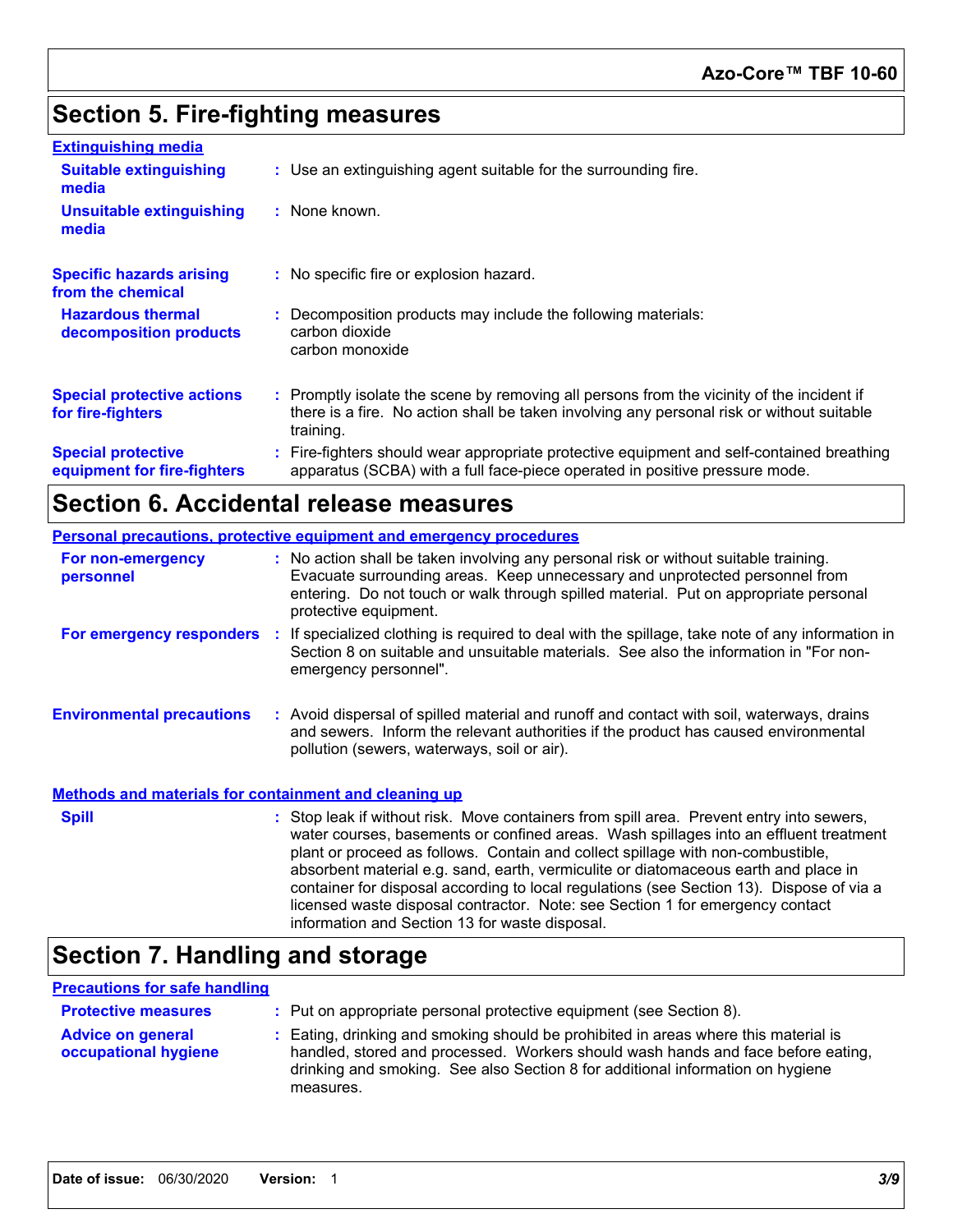## **Section 7. Handling and storage**

**Conditions for safe storage,** : Store in accordance with local regulations. Store in original container protected from **including any incompatibilities** direct sunlight in a dry, cool and well-ventilated area, away from incompatible materials (see Section 10) and food and drink. Keep container tightly closed and sealed until ready for use. Containers that have been opened must be carefully resealed and kept upright to prevent leakage. Do not store in unlabeled containers. Use appropriate containment to avoid environmental contamination. See Section 10 for incompatible materials before handling or use.

### **Section 8. Exposure controls/personal protection**

| <b>Control parameters</b>                         |    |                                                                                                                                                                                                                                                                                                                                                                                                   |
|---------------------------------------------------|----|---------------------------------------------------------------------------------------------------------------------------------------------------------------------------------------------------------------------------------------------------------------------------------------------------------------------------------------------------------------------------------------------------|
| <b>United States</b>                              |    |                                                                                                                                                                                                                                                                                                                                                                                                   |
| <b>Occupational exposure limits</b>               |    |                                                                                                                                                                                                                                                                                                                                                                                                   |
| None.                                             |    |                                                                                                                                                                                                                                                                                                                                                                                                   |
| <b>Canada</b>                                     |    |                                                                                                                                                                                                                                                                                                                                                                                                   |
| <b>Occupational exposure limits</b>               |    |                                                                                                                                                                                                                                                                                                                                                                                                   |
| None.                                             |    |                                                                                                                                                                                                                                                                                                                                                                                                   |
| <b>Appropriate engineering</b><br><b>controls</b> |    | : Good general ventilation should be sufficient to control worker exposure to airborne<br>contaminants.                                                                                                                                                                                                                                                                                           |
| <b>Environmental exposure</b><br><b>controls</b>  |    | Emissions from ventilation or work process equipment should be checked to ensure<br>they comply with the requirements of environmental protection legislation.                                                                                                                                                                                                                                    |
| <b>Individual protection measures</b>             |    |                                                                                                                                                                                                                                                                                                                                                                                                   |
| <b>Hygiene measures</b>                           |    | : Wash hands, forearms and face thoroughly after handling chemical products, before<br>eating, smoking and using the lavatory and at the end of the working period.<br>Appropriate techniques should be used to remove potentially contaminated clothing.<br>Wash contaminated clothing before reusing. Ensure that eyewash stations and safety<br>showers are close to the workstation location. |
| <b>Eye/face protection</b>                        |    | Safety eyewear complying with an approved standard should be used when a risk<br>assessment indicates this is necessary to avoid exposure to liquid splashes, mists,<br>gases or dusts. If contact is possible, the following protection should be worn, unless<br>the assessment indicates a higher degree of protection: safety glasses with side-shields.                                      |
| <b>Skin protection</b>                            |    |                                                                                                                                                                                                                                                                                                                                                                                                   |
| <b>Hand protection</b>                            |    | : Chemical-resistant, impervious gloves complying with an approved standard should be<br>worn at all times when handling chemical products if a risk assessment indicates this is<br>necessary.                                                                                                                                                                                                   |
| <b>Body protection</b>                            | ÷. | Personal protective equipment for the body should be selected based on the task being<br>performed and the risks involved and should be approved by a specialist before<br>handling this product.                                                                                                                                                                                                 |
| <b>Other skin protection</b>                      |    | : Appropriate footwear and any additional skin protection measures should be selected<br>based on the task being performed and the risks involved and should be approved by a<br>specialist before handling this product.                                                                                                                                                                         |
| <b>Respiratory protection</b>                     |    | Based on the hazard and potential for exposure, select a respirator that meets the<br>appropriate standard or certification. Respirators must be used according to a<br>respiratory protection program to ensure proper fitting, training, and other important<br>aspects of use.                                                                                                                 |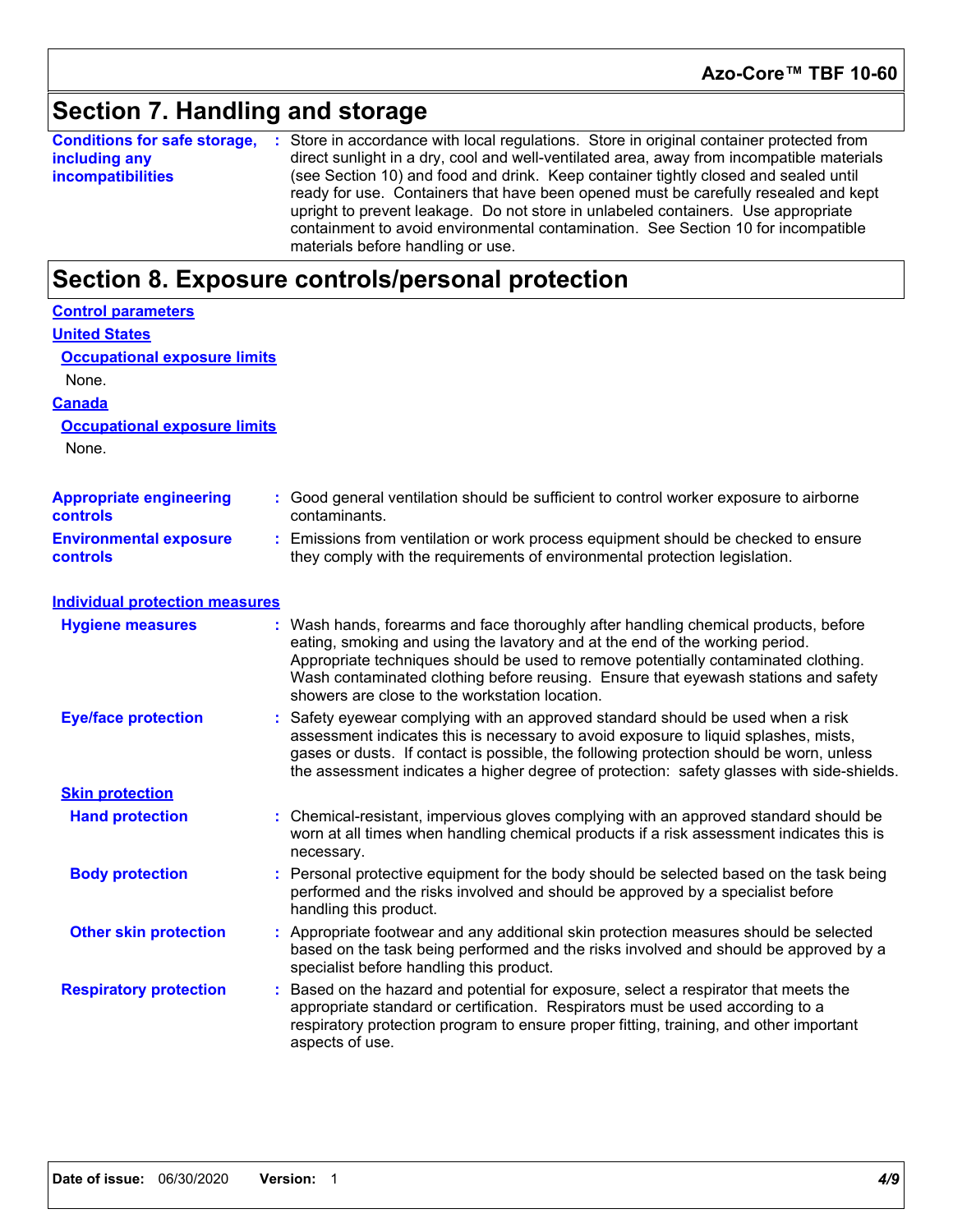### **Azo-Core™ TBF 10-60**

## **Section 9. Physical and chemical properties**

#### **Appearance**

| <b>Physical state</b>                                  |    | : Liquid. [Opaque.]                                 |
|--------------------------------------------------------|----|-----------------------------------------------------|
| <b>Color</b>                                           |    | Black.                                              |
| Odor                                                   |    | Slight.                                             |
| <b>Odor threshold</b>                                  |    | Not available.                                      |
| рH                                                     |    | Not available.                                      |
| <b>Melting point</b>                                   |    | Not available.                                      |
| <b>Boiling point/boiling range</b>                     | ÷. | Not available.                                      |
| <b>Flash point</b>                                     |    | Closed cup: $>93.333^{\circ}$ C ( $>200^{\circ}$ F) |
| <b>Evaporation rate</b>                                |    | Not available.                                      |
| <b>Flammability (solid, gas)</b>                       |    | Not available.                                      |
| <b>Lower and upper explosive</b><br>(flammable) limits |    | : Not available.                                    |
| <b>Vapor pressure</b>                                  |    | Not available.                                      |
| <b>Vapor density</b>                                   |    | Not available.                                      |
| <b>Relative density</b>                                |    | 1.05                                                |
| <b>Solubility</b>                                      |    | : Slightly soluble in water.                        |
| <b>Partition coefficient: n-</b><br>octanol/water      |    | $:$ Not available.                                  |
| <b>Auto-ignition temperature</b>                       |    | $:$ Not available.                                  |
| <b>Decomposition temperature</b>                       |    | $:$ Not available.                                  |
| <b>Viscosity</b>                                       |    | Not available.                                      |
| Flow time (ISO 2431)                                   |    | Not available.                                      |

## **Section 10. Stability and reactivity**

| <b>Reactivity</b>                                   | No specific test data related to reactivity available for this product or its ingredients.    |
|-----------------------------------------------------|-----------------------------------------------------------------------------------------------|
| <b>Chemical stability</b>                           | : The product is stable. Reacts with Isocyanates.                                             |
| <b>Possibility of hazardous</b><br><b>reactions</b> | : Under normal conditions of storage and use, hazardous reactions will not occur.             |
| <b>Conditions to avoid</b>                          | : No specific data.                                                                           |
| <b>Incompatible materials</b>                       | : Reactive or incompatible with the following materials: strong oxidizers and strong alkalis. |
| <b>Hazardous decomposition</b><br>products          | : Carbon monoxide, carbon dioxide, nitrogen oxides.                                           |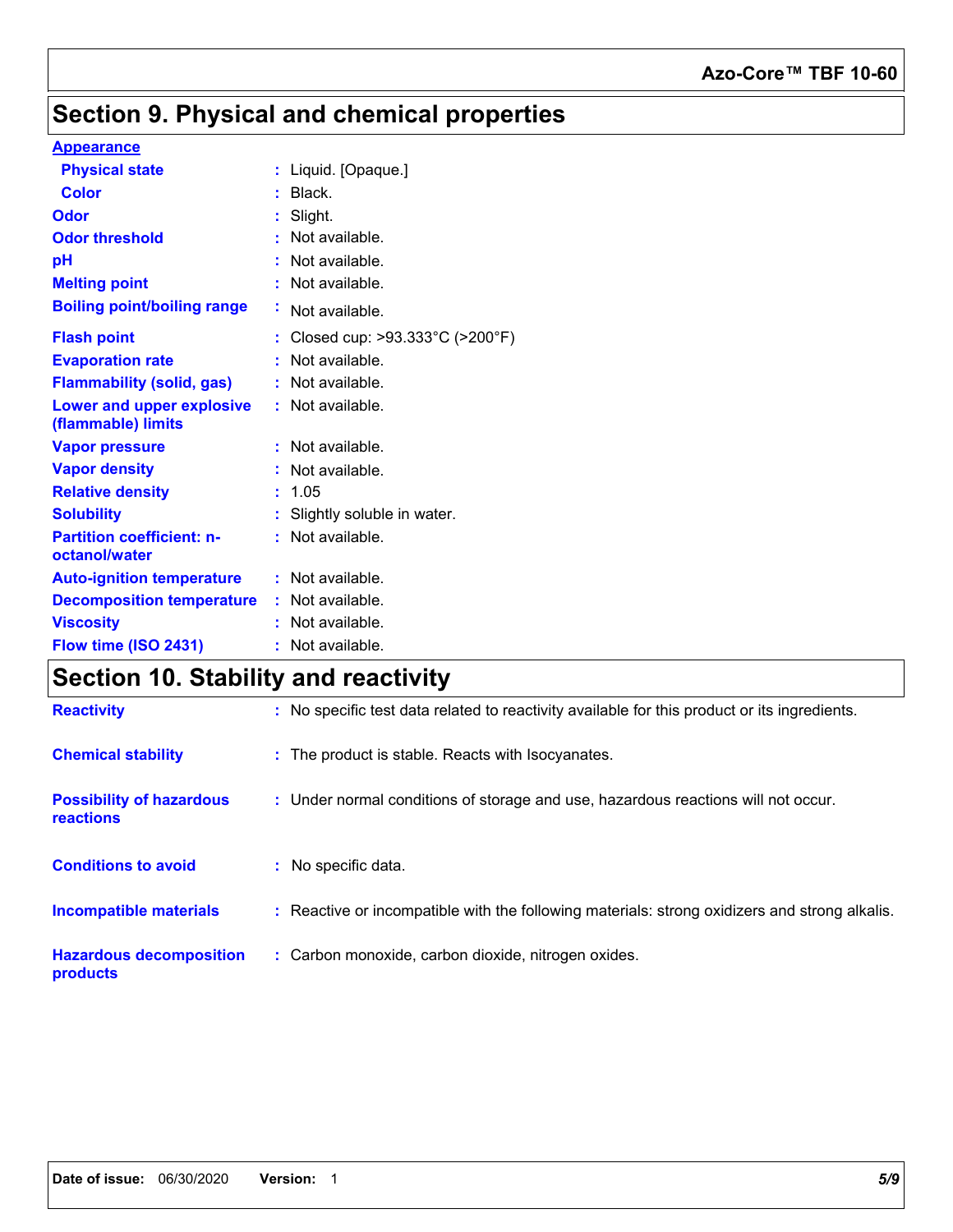# **Section 11. Toxicological information**

| Information on toxicological effects                      |                                                                                          |
|-----------------------------------------------------------|------------------------------------------------------------------------------------------|
| <b>Acute toxicity</b>                                     |                                                                                          |
| There is no data available.                               |                                                                                          |
| <b>Irritation/Corrosion</b>                               |                                                                                          |
| There is no data available.                               |                                                                                          |
| <b>Sensitization</b>                                      |                                                                                          |
| There is no data available.                               |                                                                                          |
| <b>Mutagenicity</b>                                       |                                                                                          |
| There is no data available.                               |                                                                                          |
| <b>Carcinogenicity</b>                                    |                                                                                          |
| There is no data available.                               |                                                                                          |
| <b>Reproductive toxicity</b>                              |                                                                                          |
| There is no data available.                               |                                                                                          |
| <b>Teratogenicity</b>                                     |                                                                                          |
| There is no data available.                               |                                                                                          |
| <b>Specific target organ toxicity (single exposure)</b>   |                                                                                          |
| There is no data available.                               |                                                                                          |
| <b>Specific target organ toxicity (repeated exposure)</b> |                                                                                          |
| There is no data available.                               |                                                                                          |
| <b>Aspiration hazard</b>                                  |                                                                                          |
| There is no data available.                               |                                                                                          |
|                                                           |                                                                                          |
| <b>Information on the likely</b><br>routes of exposure    | : Dermal contact. Eye contact. Inhalation. Ingestion.                                    |
| <b>Potential acute health effects</b>                     |                                                                                          |
| <b>Eye contact</b>                                        | : No known significant effects or critical hazards.                                      |
| <b>Inhalation</b>                                         | No known significant effects or critical hazards.                                        |
| <b>Skin contact</b>                                       | : No known significant effects or critical hazards.                                      |
| <b>Ingestion</b>                                          | : No known significant effects or critical hazards.                                      |
|                                                           |                                                                                          |
|                                                           | Symptoms related to the physical, chemical and toxicological characteristics             |
| <b>Eye contact</b>                                        | : No known significant effects or critical hazards.                                      |
| <b>Inhalation</b>                                         | No known significant effects or critical hazards.                                        |
| <b>Skin contact</b>                                       | No known significant effects or critical hazards.                                        |
| <b>Ingestion</b>                                          | : No known significant effects or critical hazards.                                      |
|                                                           | Delayed and immediate effects and also chronic effects from short and long term exposure |
| <b>Short term exposure</b>                                |                                                                                          |
| <b>Potential immediate</b>                                | : No known significant effects or critical hazards.                                      |
| effects                                                   |                                                                                          |
| <b>Potential delayed effects</b>                          | : No known significant effects or critical hazards.                                      |
| <b>Long term exposure</b>                                 |                                                                                          |
| <b>Potential immediate</b>                                | : No known significant effects or critical hazards.                                      |
| effects                                                   |                                                                                          |
| <b>Potential delayed effects</b>                          | : No known significant effects or critical hazards.                                      |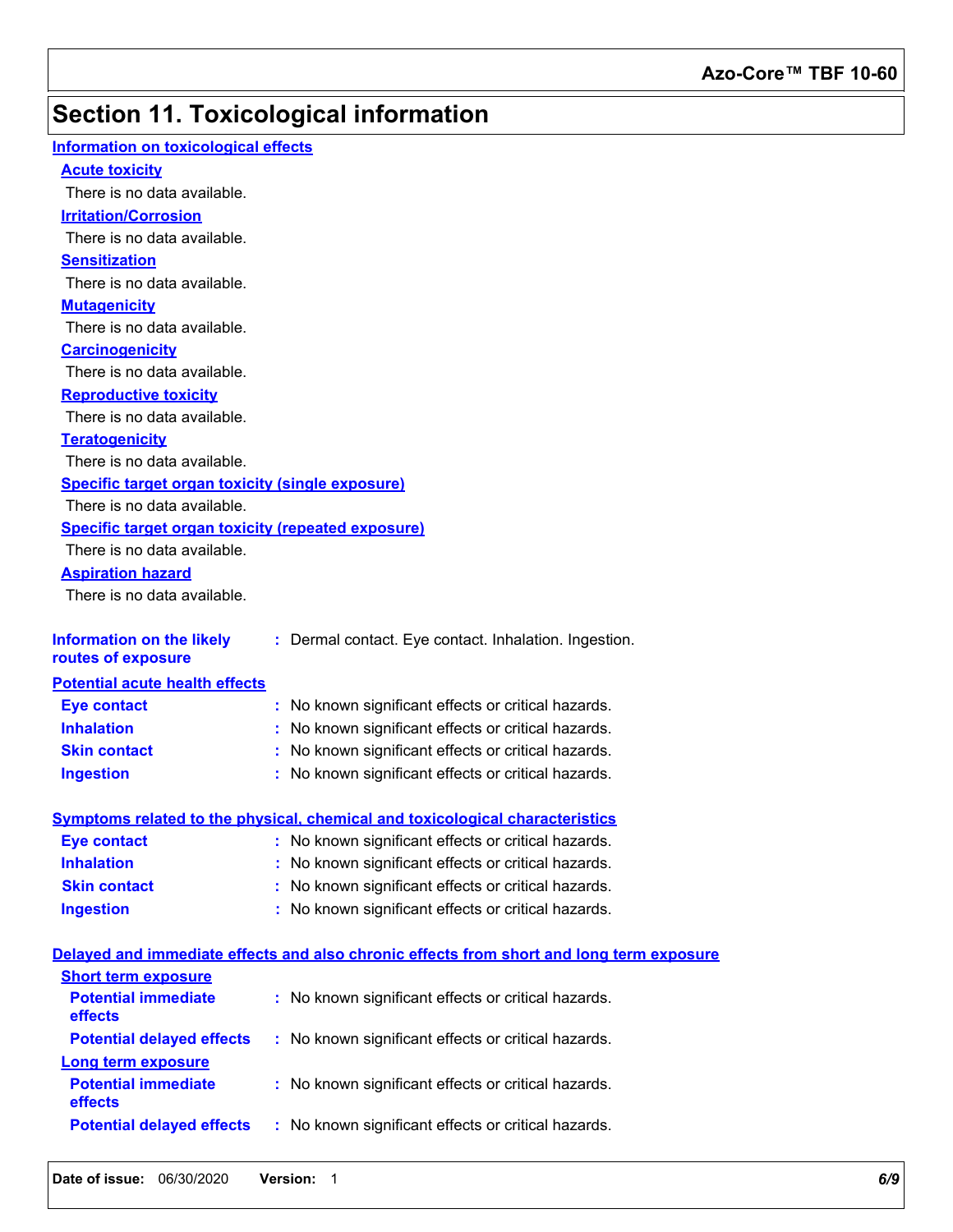### **Section 11. Toxicological information**

| <b>Potential chronic health effects</b> |
|-----------------------------------------|
|-----------------------------------------|

| <b>General</b>               | : No known significant effects or critical hazards. |
|------------------------------|-----------------------------------------------------|
| <b>Carcinogenicity</b>       | : No known significant effects or critical hazards. |
| <b>Mutagenicity</b>          | : No known significant effects or critical hazards. |
| <b>Teratogenicity</b>        | : No known significant effects or critical hazards. |
| <b>Developmental effects</b> | : No known significant effects or critical hazards. |
| <b>Fertility effects</b>     | : No known significant effects or critical hazards. |

#### **Numerical measures of toxicity**

**Acute toxicity estimates**

There is no data available.

## **Section 12. Ecological information**

#### **Toxicity**

There is no data available.

#### **Persistence and degradability**

There is no data available.

#### **Bioaccumulative potential**

There is no data available.

**Soil/water partition coefficient (KOC) :** Not available. **Mobility in soil**

**Other adverse effects** : No known significant effects or critical hazards.

### **Section 13. Disposal considerations**

The generation of waste should be avoided or minimized wherever possible. Disposal of this product, solutions and any by-products should comply with the requirements of environmental protection and waste disposal legislation and any regional local authority requirements. Dispose of surplus and non-recyclable products via a licensed waste disposal contractor. Waste should not be disposed of untreated to the sewer unless fully compliant with the requirements of all authorities with jurisdiction. Waste packaging should be recycled. Incineration or landfill should only be considered when recycling is not feasible. This material and its container must be disposed of in a safe way. Empty containers or liners may retain some product residues. Avoid dispersal of spilled material and runoff and contact with soil, waterways, drains and sewers. **Disposal methods :**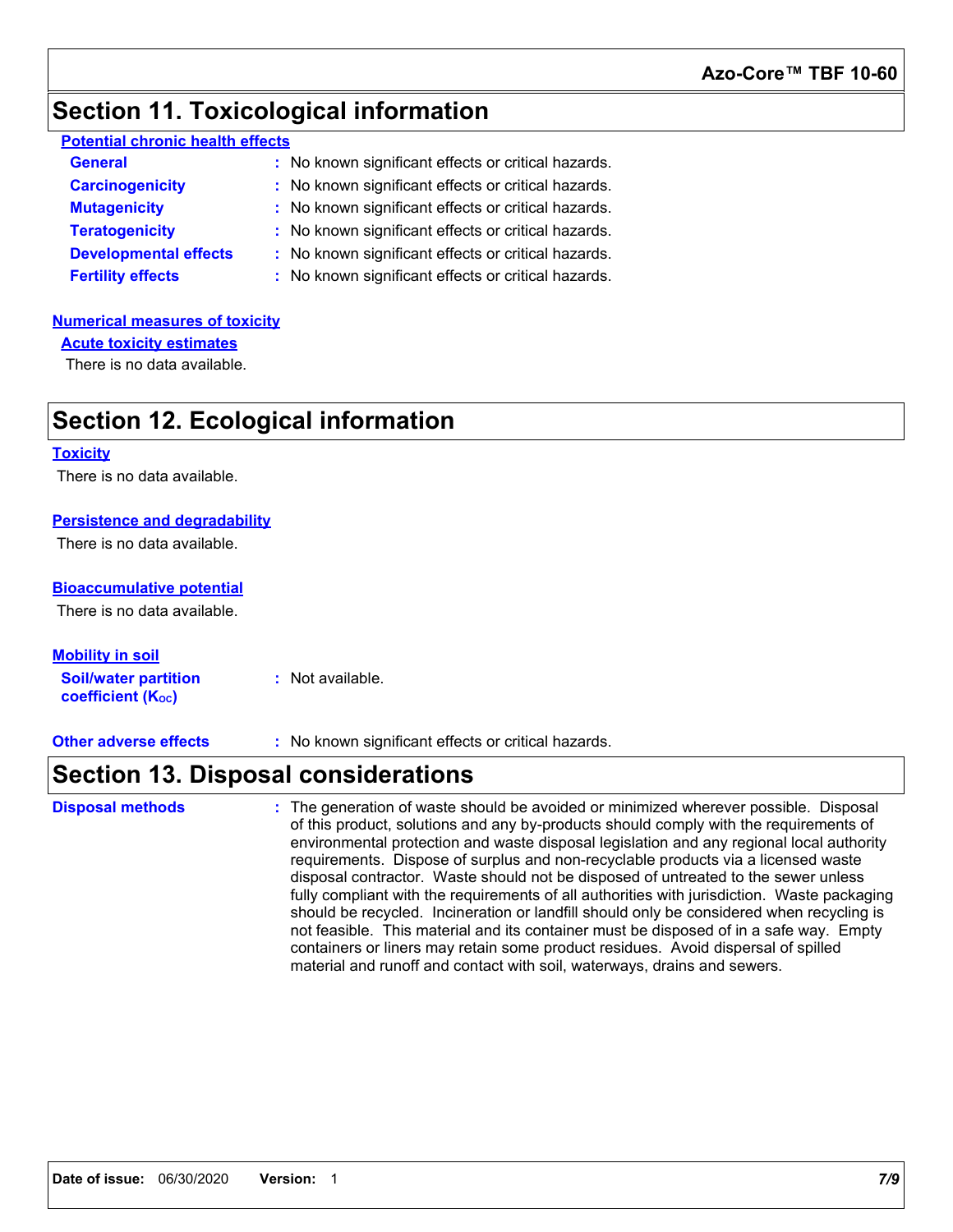### **Azo-Core™ TBF 10-60**

## **Section 14. Transport information**

|                                      | <b>DOT Classification</b> | <b>TDG Classification</b> | <b>IMDG</b>    | <b>IATA</b>    |
|--------------------------------------|---------------------------|---------------------------|----------------|----------------|
| <b>UN</b> number                     | Not regulated.            | Not regulated.            | Not regulated. | Not regulated. |
| <b>UN proper</b><br>shipping name    |                           |                           |                |                |
| <b>Transport</b><br>hazard class(es) |                           |                           |                |                |
| <b>Packing group</b>                 |                           |                           |                |                |
| <b>Environmental</b><br>hazards      | No.                       | No.                       | No.            | No.            |

**AERG :** Not applicable

#### **Special precautions for user Transport within user's premises:** always transport in closed containers that are **:** upright and secure. Ensure that persons transporting the product know what to do in the event of an accident or spillage.

## **Section 15. Regulatory information**

|                                                                                   | upright and secure. Ensure that persons transporting the product know what to do in the<br>event of an accident or spillage. |  |  |  |
|-----------------------------------------------------------------------------------|------------------------------------------------------------------------------------------------------------------------------|--|--|--|
| <b>Section 15. Regulatory information</b>                                         |                                                                                                                              |  |  |  |
| <b>U.S. Federal regulations</b>                                                   | : United States inventory (TSCA 8b): All components are active or exempted.                                                  |  |  |  |
|                                                                                   | Clean Water Act (CWA) 311: Diammonium carbonate; Phosphoric acid                                                             |  |  |  |
| <b>Clean Air Act Section 112</b><br>(b) Hazardous Air<br><b>Pollutants (HAPs)</b> | : Not listed                                                                                                                 |  |  |  |
| <b>Clean Air Act Section 602</b><br><b>Class I Substances</b>                     | : Not listed                                                                                                                 |  |  |  |
| <b>Clean Air Act Section 602</b><br><b>Class II Substances</b>                    | : Not listed                                                                                                                 |  |  |  |
| <b>DEA List I Chemicals</b><br>(Precursor Chemicals)                              | : Not listed                                                                                                                 |  |  |  |
| <b>DEA List II Chemicals</b><br><b>(Essential Chemicals)</b>                      | : Not listed                                                                                                                 |  |  |  |
| <b>SARA 302/304</b>                                                               |                                                                                                                              |  |  |  |
| No products were found.                                                           |                                                                                                                              |  |  |  |
| <b>SARA 304 RQ</b>                                                                | : Not applicable.                                                                                                            |  |  |  |
| <b>SARA 311/312</b>                                                               |                                                                                                                              |  |  |  |
| <b>Classification</b>                                                             | : Not applicable.                                                                                                            |  |  |  |
| <b>SARA 313</b>                                                                   |                                                                                                                              |  |  |  |
| There is no data available.                                                       |                                                                                                                              |  |  |  |
| <b>State regulations</b>                                                          |                                                                                                                              |  |  |  |
| <b>Massachusetts</b>                                                              | : None of the components are listed.                                                                                         |  |  |  |
| <b>New York</b>                                                                   | : None of the components are listed.                                                                                         |  |  |  |
| <b>New Jersey</b>                                                                 | None of the components are listed.                                                                                           |  |  |  |
| <b>Pennsylvania</b>                                                               | : The following components are listed: Oxydipropanol                                                                         |  |  |  |